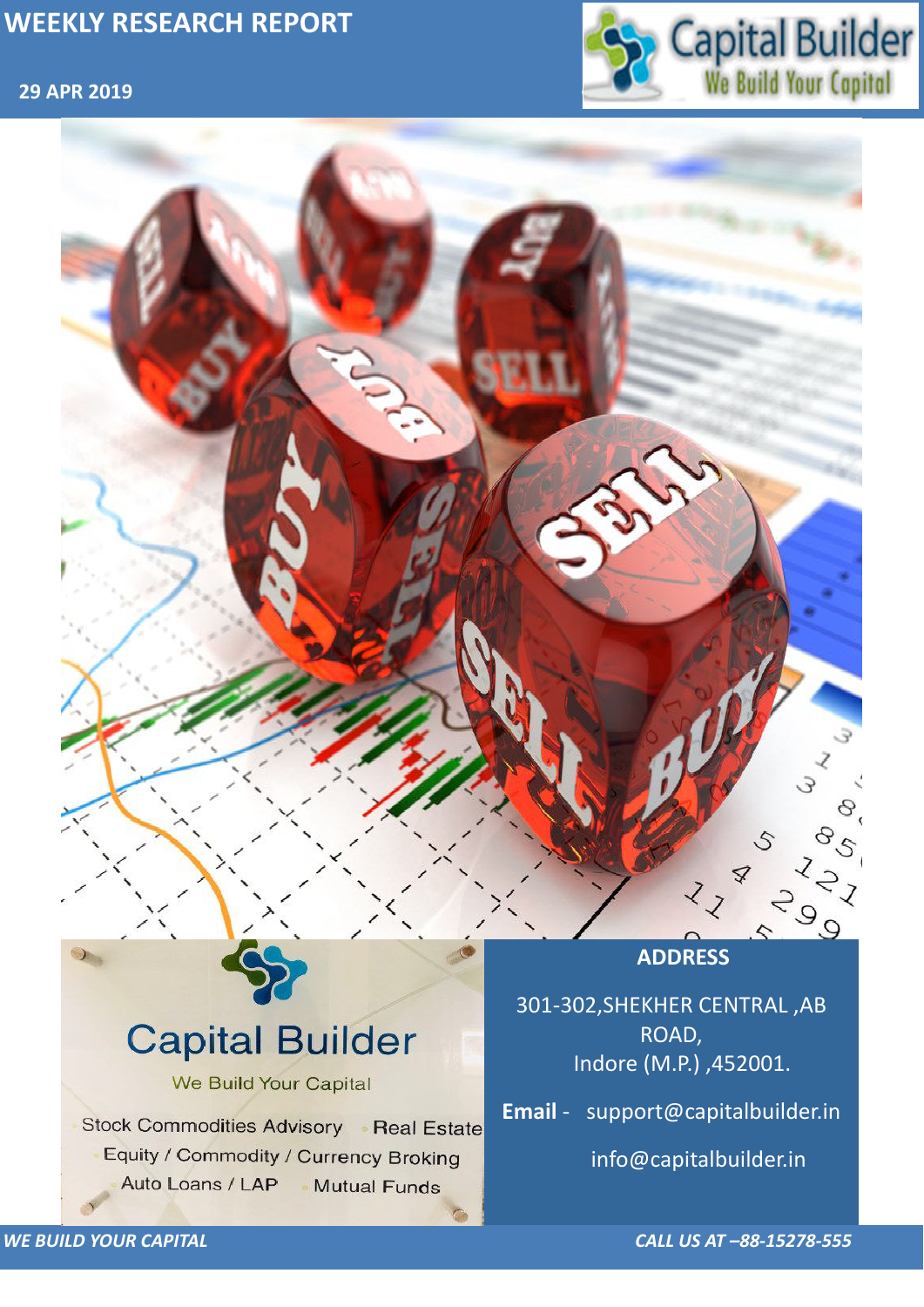### **29 APR 2019**



*WE BUILD YOUR CAPITAL CALL US AT –88-15278-555*

#### **Top stories this week**

Gold steadied on Monday, hovering near a more-than one week high touched in the previous session after the dollar fell as investors focused on soft U.S. inflation data that overshadowed strong GDP numbers.

Oil prices fell on Monday, extending a slump from Friday that ended weeks of rallying, after President Donald Trump demanded that producer club OPEC raise output to soften the impact of U.S. sanctions against Iran.

Asian stock markets edged up on Monday after surprising strong US first-quarter economic growth boosted the S&P 500 index to a record high, but gains were capped by caution over less upbeat aspects in the GDP report which pointed to some weakening ahead.

The government has hiked the customs duty on wheat to 40 percent from 30 percent to curb imports and protect the domestic industry.

Sri Lankan President Maithripala Sirisena said on April 29 he had appointed Chandana Wickramaratne, the second in command of the police, as acting police chief, the latest change in personnel after Easter Sunday suicide bombings.

The International Monetary Fund (IMF) estimates that Saudi Arabia's economic growth in 2019 may be slightly higher than its earlier 1.8 percent forecast as the non-oil sector is expanding faster than the wider economy

Russian President Vladimir Putin said on April 27 that he has not heard any signals from members of OPEC (the Organization of the Petroleum Exporting Countries) about possibly leaving the deal on curbing oil output, adding this was unlikely.

#### Weekly Indices Chan

| <b><i>INCENTY THUILES CHANGE</i></b> |              |                |                  |  |  |  |
|--------------------------------------|--------------|----------------|------------------|--|--|--|
| <b>INDEX</b>                         | <b>CLOSE</b> | <b>P.CLOSE</b> | <b>CHANGES %</b> |  |  |  |
| <b>SENSEX</b>                        | 39067        | 38730          | 0.87%            |  |  |  |
| <b>NIFTY</b>                         | 11754        | 11641          | 0.97%            |  |  |  |
| <b>MIDCAP</b>                        | 14641.38     | 14681.82       | $-0.28%$         |  |  |  |
| <b>SMLCAP</b>                        | 13950.45     | 14000.2        | $-0.36%$         |  |  |  |
| <b>METAL</b>                         | 11349        | 11135          | 1.92%            |  |  |  |
| <b>OIL&amp;GAS</b>                   | 15181        | 14997          | 1.23%            |  |  |  |
| <b>AUTO</b>                          | 18985.17     | 18624.17       | 1.94%            |  |  |  |
| <b>TECK</b>                          | 7894         | 7820           | 0.95%            |  |  |  |
| <b>BANKEX</b>                        | 33741        | 33233          | 1.53%            |  |  |  |
| IT                                   | 16044        | 15854          | 1.20%            |  |  |  |
| <b>FMCG</b>                          | 11844        | 11826          | 0.15%            |  |  |  |
| HC                                   | 14464        | 14441          | 0.26%            |  |  |  |
| <b>PSU</b>                           | 7472         | 7417           | .74%             |  |  |  |
| <b>INDEX</b>                         | <b>CLOSE</b> | <b>P.CLOSE</b> | <b>% CHANGE</b>  |  |  |  |
| <b>DOW</b>                           | 26543        | 26462          | 0.31%            |  |  |  |
| <b>NASDAQ</b>                        | 7826         | 7817           | 0.12%            |  |  |  |
| <b>FTSE</b>                          | 7020.22      | 6809.22        | 3.10%            |  |  |  |
| <b>NIKKEI</b>                        | 20788.4      | 20686.5        | 0.49%            |  |  |  |
| <b>HANGSENG</b>                      | 27930.7      | 27708.5        | 0.80%            |  |  |  |
| <b>Top Nifty50 Gainers Weekly</b>    |              |                |                  |  |  |  |
| <b>COMPANY</b>                       |              | <b>VALUE</b>   | <b>%CHANGE</b>   |  |  |  |
| <b>INDIABULLREALESTA</b>             |              | 125.60         | $+18.94$         |  |  |  |
| <b>CGPOWER</b>                       |              | 39.20          | $+14.12$         |  |  |  |
| <b>HINDPETRO</b>                     |              | 282.60         | $+12.90$         |  |  |  |

**ONGC** 168.40 + 6.65

| <b>GRASIM</b>        | 913.45                           | $+ 5.75$      |  |  |
|----------------------|----------------------------------|---------------|--|--|
|                      | <b>Top Nifty50 Losers Weekly</b> |               |  |  |
| <b>COMPANY</b>       | <b>VALUE</b>                     | <b>CHANGE</b> |  |  |
| <b>BHARTINFRATEL</b> | 272.90                           | $-8.91$       |  |  |
| <b>TATAMOTOR</b>     | 215.60                           | $-8.20$       |  |  |
| <b>BHARTIARTL</b>    | 325.45                           | $-6.85$       |  |  |
| <b>VEDANTA</b>       | 169.70                           | $-3.03$       |  |  |
| <b>NTPC</b>          | 134.10                           | $-1.40$       |  |  |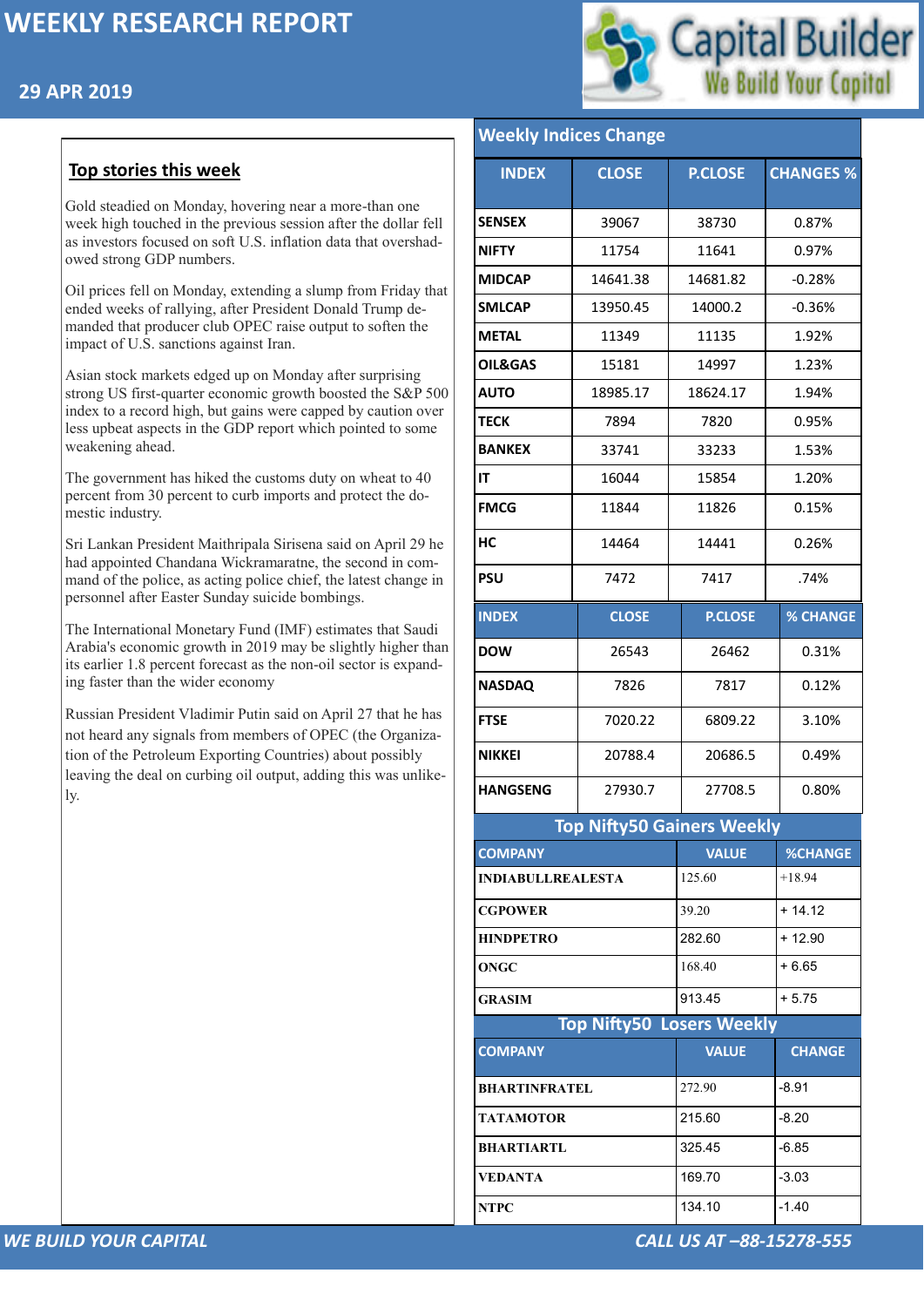#### **29 APR 2019**

**Weekly Indices Recommendati** 



| <b>WE BUILD YOUR CAPITAL</b> |                |                |               |          | CALL US AT -88-15278-555 |
|------------------------------|----------------|----------------|---------------|----------|--------------------------|
| <b>BANK NIFTY</b>            | 29058.03       | 29535.77       | 29912.83      | 30390.57 | 30767.63                 |
| <b>NIFTY</b>                 | 11473.43       | 11614.07       | 11705.43      | 11846.07 | 11937.43                 |
| <b>INDICES</b>               | S <sub>2</sub> | S <sub>1</sub> | <b>PIVOTS</b> | R1       | R <sub>2</sub>           |

#### **NIFTY**





**STRATEGIES:-** Nifty is all set to test all-time highs and last week we have seen tough fight between bulls and bears. But finally technical study suggest all time high is all ready to be market in this week. Technically on the daily charts we see minor support on the downside for nifty 50 index lies at 11300 11350 levels, whereas minor resistance on the upside is capped around 11750- 11800 levels.

Currently nifty 50 index is trading above 200 days exponential moving average and suggests long term trend is bullish. EquityPandit's analyst predicts range for the week is seen from 12000-12100 on upside and 11000-10900 on downside.

**STRATEGIES:-** Nifty bank has seen wild movement last week and before March Expiry we have seen huge buying attraction index, Technically on the daily charts we see minor support on the downside for index lies at 30000-29900 levels, whereas minor

resistance on the upside is capped around 30600- 30650 levels.

If Nifty bank index breaches minor support on the downside and closes below it we may see fresh break down and index can drag index towards major support on lower side around 29150- 29200 and if breaches minor resistance on the upside and closes above it we may see fresh breakout and index can head towards higher levels around 31000-31100.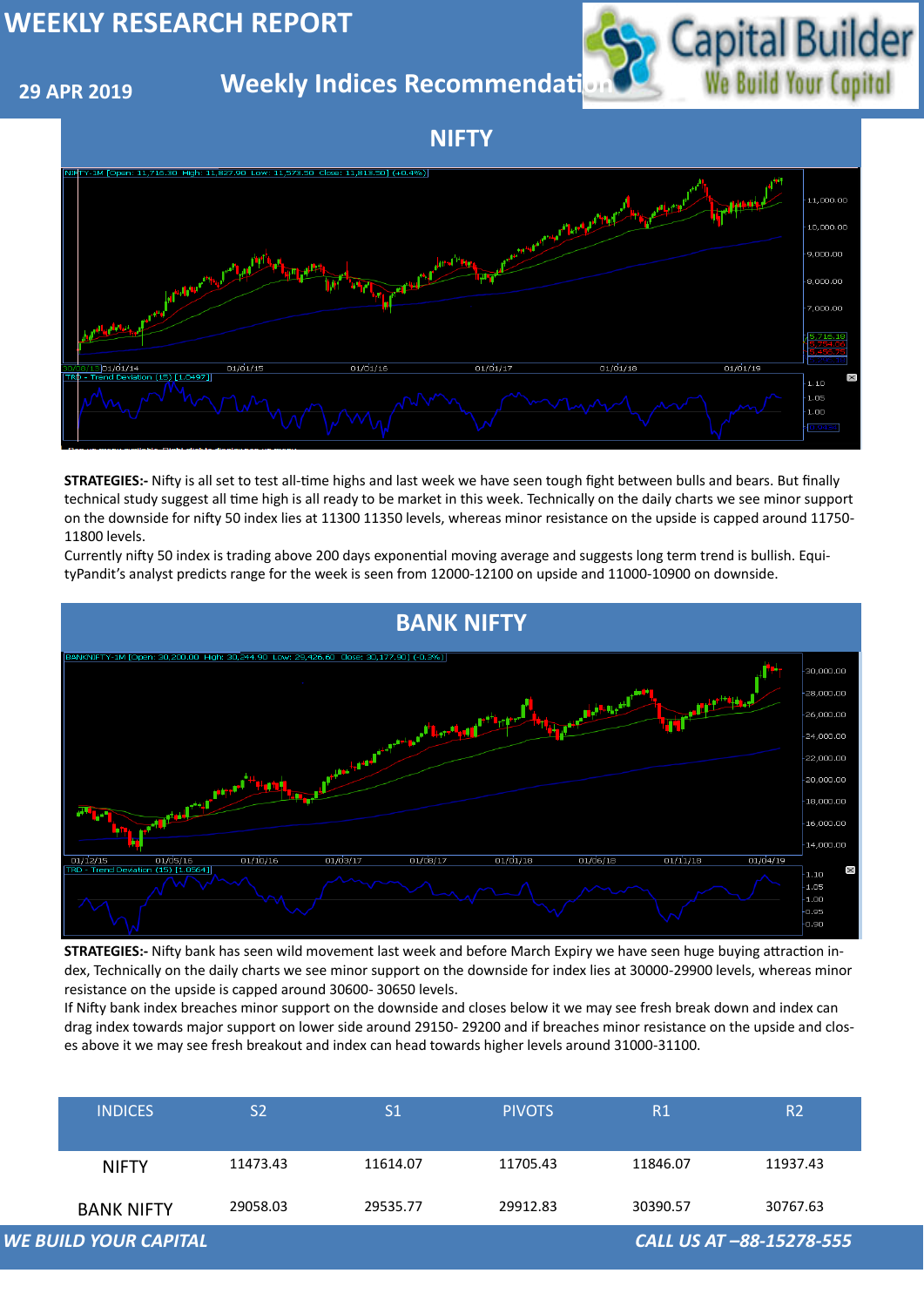#### **29 APR 2019**



## **EQUITY CASH & FUTURE**

#### **STOCK RECOMMENDATIONS [FUTURE]**

- **1. ESCORT**
- **2. CANBK**



#### **BTST CASH BUYING SCRIPT**

ESCORT is looking BULLISH on charts we advise you to BUY ABOVE 742 with a stop loss 720 for the target of 770-810



|                                   | <b>SCRIPT</b>                | <b>LEVEL</b> | <b>TGT</b> | <b>SL</b>                |  |
|-----------------------------------|------------------------------|--------------|------------|--------------------------|--|
|                                   | <b>BALRAMCHIN</b>            | 150          | 155-160    | 145                      |  |
| <b>BTST FUTURES BUYING SCRIPT</b> |                              |              |            |                          |  |
|                                   | <b>SCRIPT</b>                | <b>LEVEL</b> | <b>TGT</b> | <b>SL</b>                |  |
|                                   | <b>GHCL</b>                  | 260          | 272-285    | 247                      |  |
|                                   | <b>WE BUILD YOUR CAPITAL</b> |              |            | CALL US AT -88-15278-555 |  |

CANBK is looking bullish on charts. We advice you to buy ABOVE 277 with a stop loss of 263 for the target of 289-305